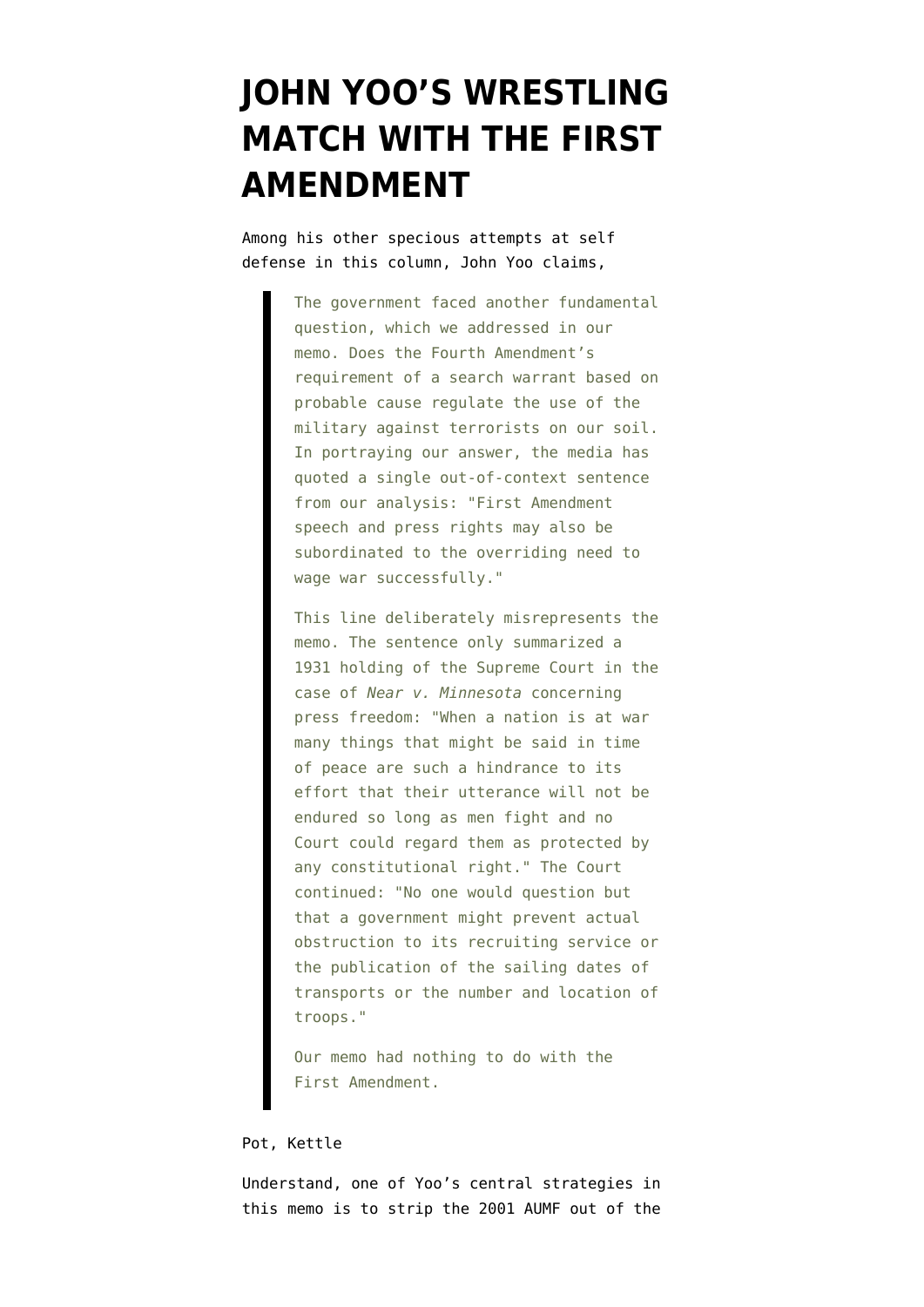context in which Congress [specifically refused](http://www.washingtonpost.com/wp-dyn/content/article/2005/12/22/AR2005122201101.html) to authorize the use of "appropriate force" in the United States. Stripped from that context, Yoo claims in the memo that the AUMF explicitly allows for the "domestic use of force."

> Section 2 [of the AUMF] authorizes the use of "all necessary and appropriate force" against the designated nations, organizations or person. Further, Congress declares that "the President has authority under the Constitution to take action to deter and prevent acts of international terrorism against the United States." … This broad statement reinforces the War Powers Resolution's acknowledgment of the President's constitutional powers in a state of national emergency. Like the War Powers Resolution, [the AUMF] does not limit its authorization and recognition of executive power to the use of force abroad. Indeed, [the AUMF] contemplates that the domestic use of force may well be necessary and appropriate. For example, [the AUMF's] findings state that the September 11 attacks "render it both necessary and appropriate that the United States … protect United States citizens both at home and abroad." (emphasis Yoo's).

By focusing on a "single out-of-context sentence," Yoo claims Congress authorized something it specifically refused to do–authorize "all necessary and appropriate force in the United States and against those nations, organizations or persons [the president] determines planned, authorized, committed or aided" 9/11.

And, as [Mary explains](http://emptywheel.firedoglake.com/2009/03/07/they-picked-a-bad-week-to-stop-sniffing-glue/#comment-140306), even Yoo's use of *Near v. Minnesota* is an example of Yoo stripping legal language out of context.

> From a legal standpoint, the best he can pitch is *Near v. Minnesota*. It is at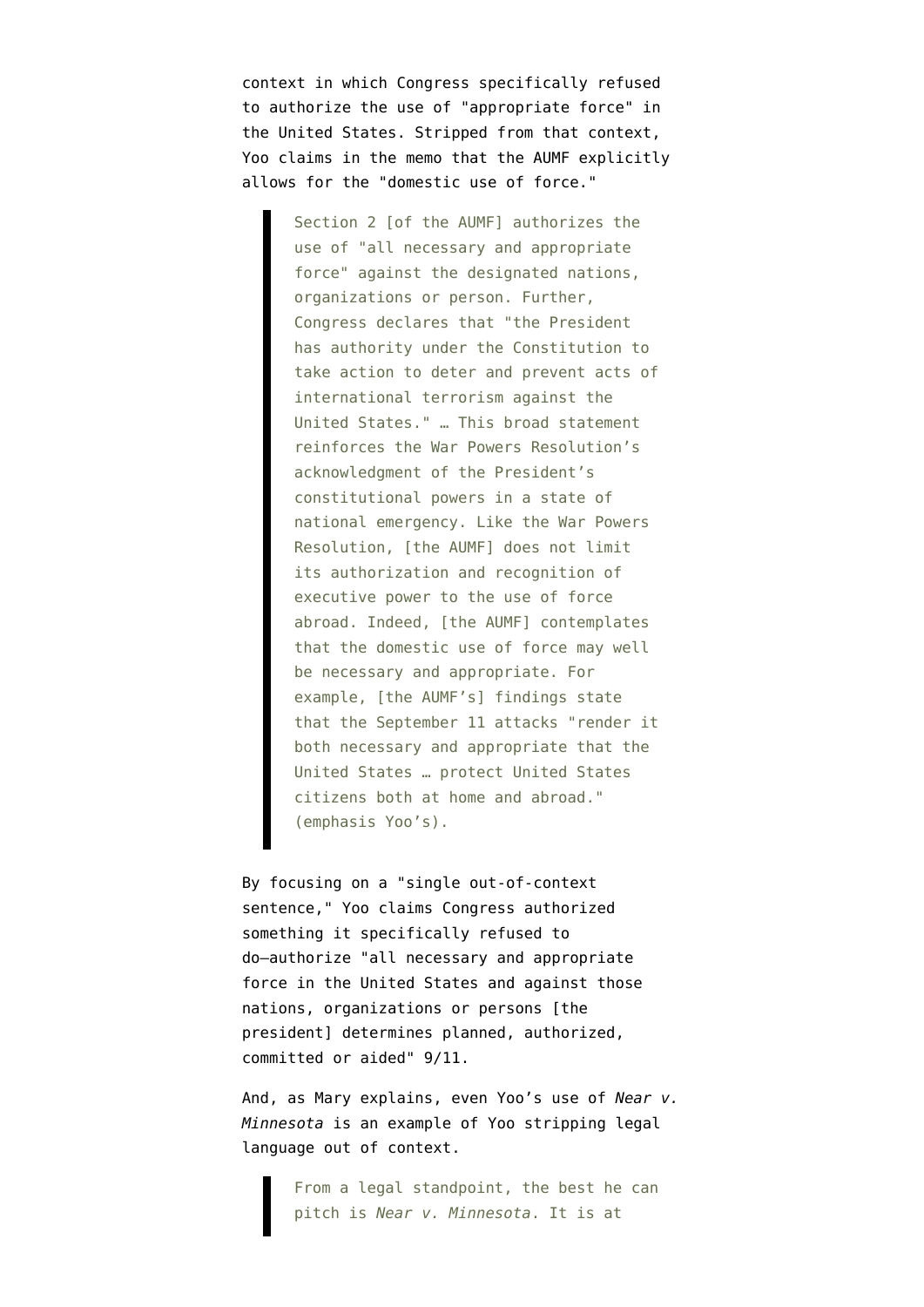this point that some first year law student should tutor Yoo on the difference between *dicta* and holdings. When courts ramble on like me about how they might hold on things that might be or could be, but aren't the case in front of them, so they aren't really making a ruling on them, that's "dicta"

*Near v. Minnesota* is what is called a "prior restraints" case. It was about a statute that made certain kinds of things illegal to publish – operating to foreclose the conversation before it starts.

The Supreme Court actually struck DOWN the Minnesota statute (and the case was used as precedent for the Sup Ct refusing to engage in prior restraint for the publication of the Pentagon papers). That was the actual "holding" in *Near* – that state government could not, by statute, engage in prior restraint of speech.

With that context, which Yoo doesn't provide in his piece, he then wrings his hands over the fact that the quote from his memo, *"First Amendment speech and press rights may also be subordinated to the overriding need to wage war successfully"*

He is indignant (and really bad at being insulting) because quoting from his memo MISREPRESENTS the memo.

Yoo then shows the kind of understanding of case law and differentiation between *dicta* and holdings that would be deemed less than acceptable at any B grad law school. He is being misrepresented, he says, bc his statement is a \*summary\* of the Sup Ct holding in *Near*.

> "The sentence only summarized a 1931 holding of the Supreme Court in the case of *Near v.*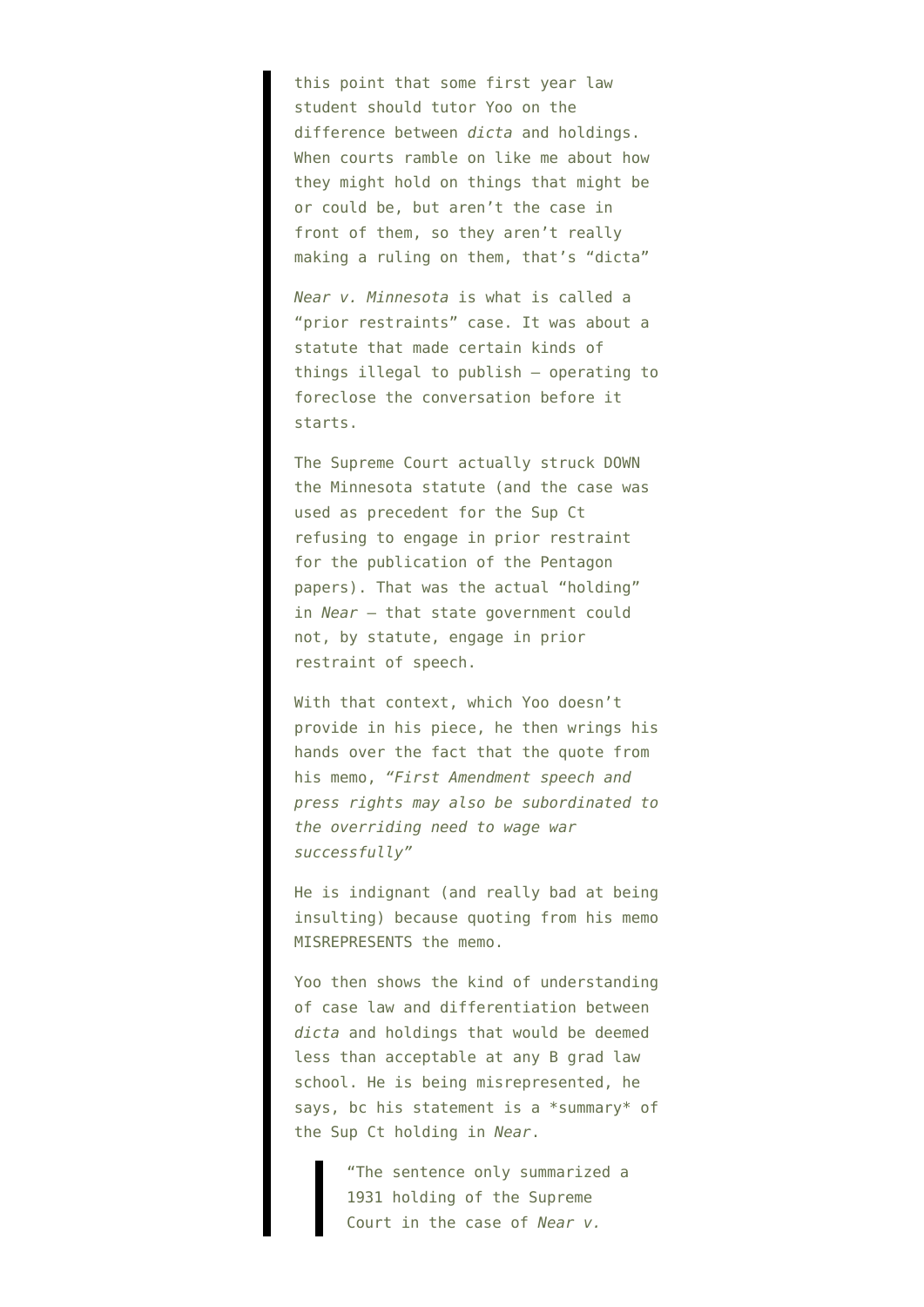## *Minnesota*"

he says, and goes on to then quote the "holding" that he is summarizing:

> "When a nation is at war many things that might be said in time of peace are such a hindrance to its effort that their utterance will not be endured so long as men fight and no Court could regard them as protected by any constitutional right." The Court continued: "No one would question but that a government might prevent actual obstruction to its recruiting service or the publication of the sailing dates of transports or the number and location of troops."

Except, of course, that as mentioned, the actual case in front of the *Near* court, the actual matter on which they held, involved a State's prior restraints statute that was struck down. So Yoo first converts *dicta* to a holding, then mis-summarizes it in his memo, then can't understand why anyone would roll their eyes.

John Yoo, having stripped this passage out of the context in which it appears in *Near v. Minnesota* to make the opinion say something it didn't, then complains that it has been stripped of context in the press.

So before we even get into whether this memo is about the First Amendment or not, appreciate the irony of John Yoo, master of flipping the meaning of existing law by ripping it out of context, bitching that he has been taken out of context.

Waging War on the First Amendment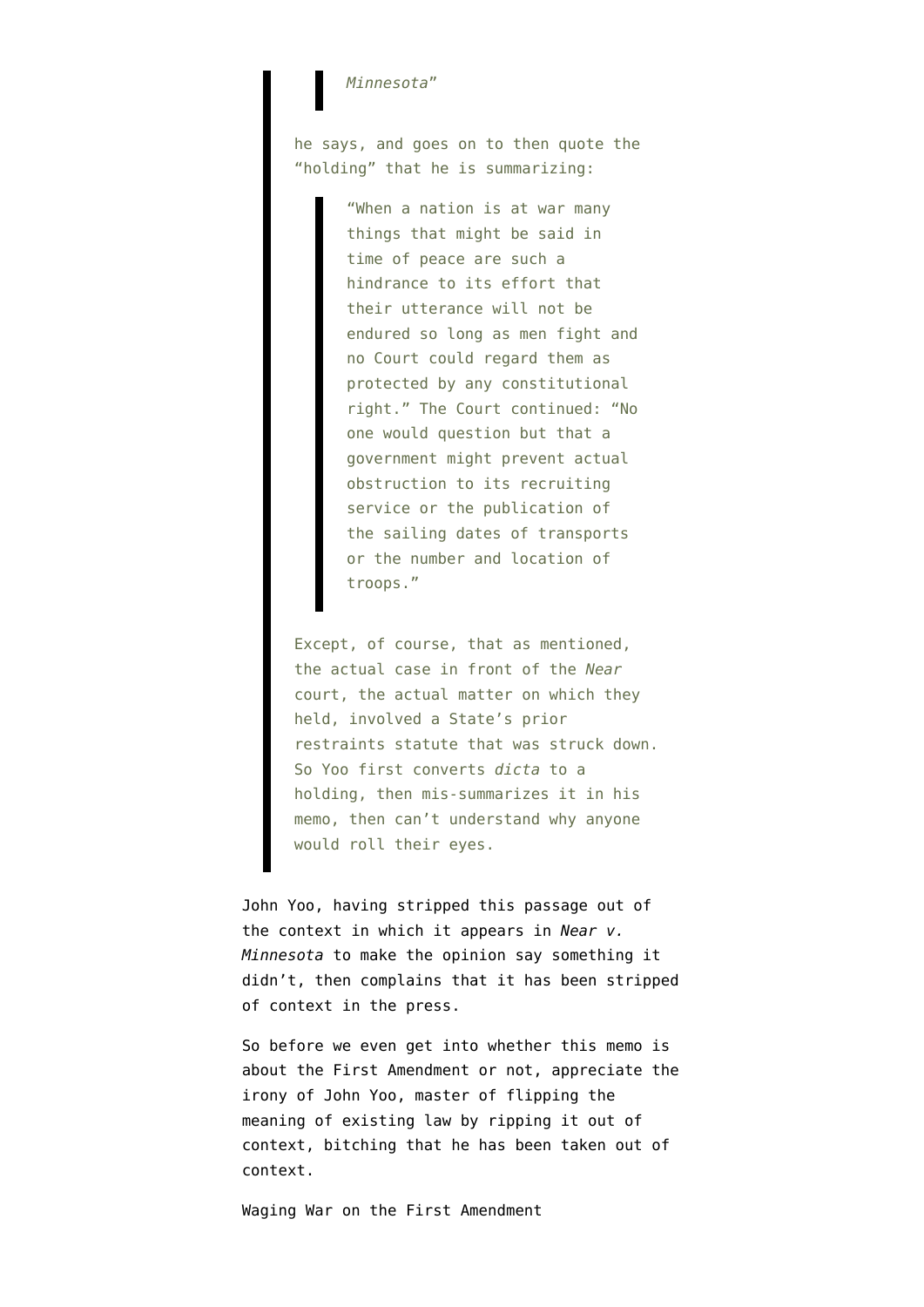Now before we look at Yoo's use of the First Amendment in this memo, note how he envisions the military might be used domestically.

> Military actions might ecompass making arrests, seizing documents or other property, searching persons or places or keeping them under surveillance, intercepting electronic or wireless communications, setting up roadblocks, interviewing witnesses, and searching for suspects.

On its face, these actions appear to be prohibited by the Fourth Amendment, not the First–though Yoo's long digression into discussions of Court interpretations of whether or not destruction of property amounts to a "taking" under the Fifth Amendment (a move he also references in his column) suggests he has thought about that Amendment, too, presumably in the context of whether or not the government can freeze the assets of those claimed to be supporters of terrorism.

But in the age of the Internet–in which web pages are the published form of many documents–"seizing documents" may well entail asking an ISP to shut down a website or even seizing a server. In other words, the 21st Century equivalent to seizing documents may get you to the explicit issue at question in Near–whether the government could prevent someone from publishing something ahead of time.

The same is true of "intercepting electronic or wireless communication." As part of its efforts to intercept electronic communications, the government mined data to identify targets, thereby using how we speak (if not what we say, which may have been mined as well) to accomplish this goal.

So even just taking the way in which the government went about implementing the purposes Yoo envisions in this memo–including but not limited to seizing documents and intercepting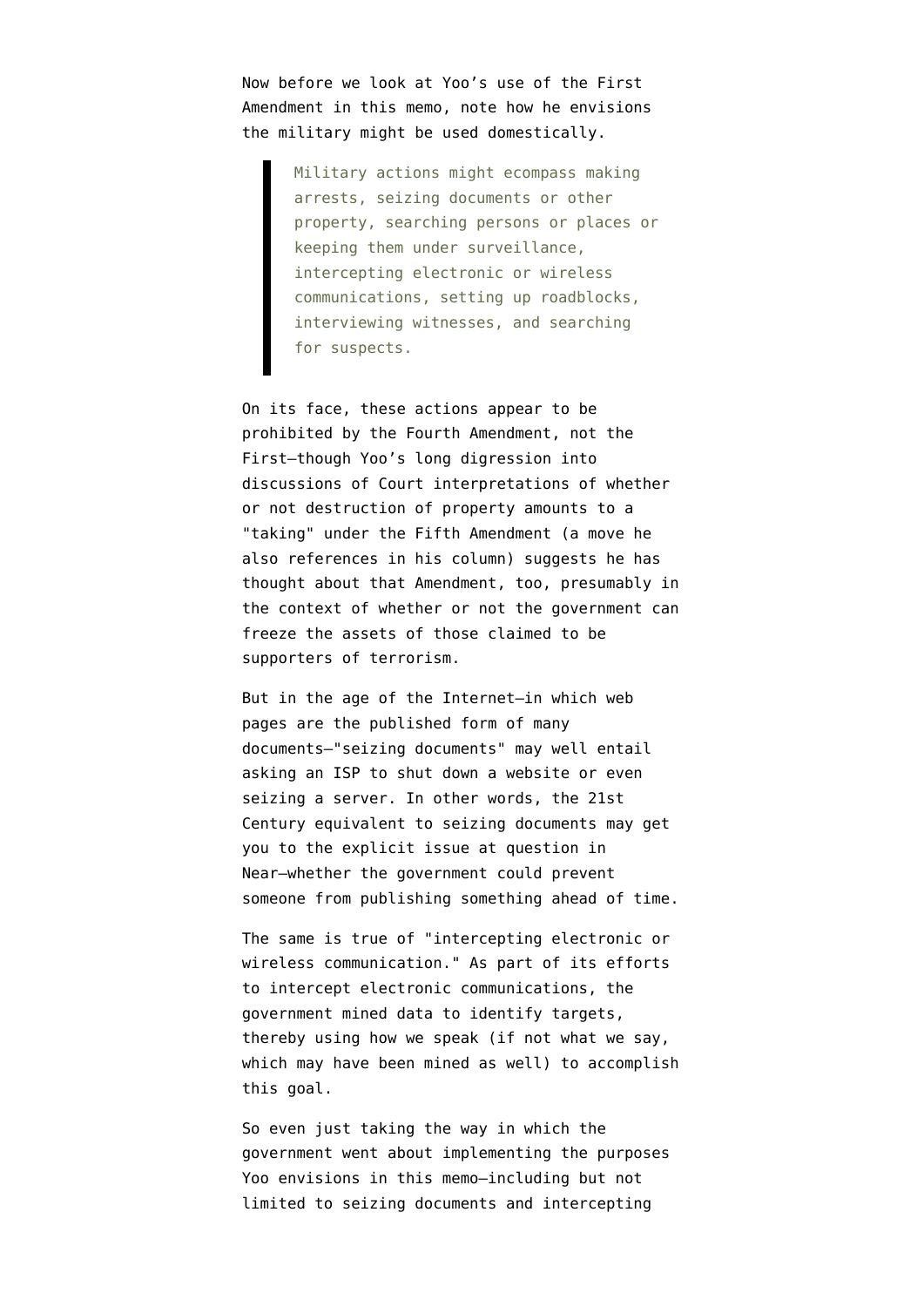communications–these actions "subordinate" the First Amendment to military operations in the United States.

And then look at two more mentions that Yoo introduces in a First Amendment case. As Mary mentioned, Yoo also mentioned this passage from *Near*:

> No one would question but that a government might prevent actual obstruction to its recruiting service or the publication of the sailing dates of transports or the number and location of troops.

Think about how, in the addled minds of John Yoo or Donald Rumsfeld, such language might justify CIFA–the domestic spying operation operated through DOD that [put together databases of those](http://thenexthurrah.typepad.com/the_next_hurrah/2006/08/why_are_cifa_re.html) [who, because they had exercised First Amendment](http://thenexthurrah.typepad.com/the_next_hurrah/2006/08/why_are_cifa_re.html) [rights](http://thenexthurrah.typepad.com/the_next_hurrah/2006/08/why_are_cifa_re.html) to protest the war, were considered a potential threat to military operations. This kind of passage, taken "out-of-context" by the Bush Administration, gets you quickly to databases targeting peaceful Quakers.

And consider another Yoo reference to abridgment of the First Amendment.

> State and federal court reviewing the deployment of military force domestically by State Governors to quell civil disorder and to protect the public form violent attack have repeatedly noted that the constitutional protections of the Bill of Rights do not apply to military operations the same way that they apply to peacetime law enforcement activities.

## [snip]

"[Whatever force is requisite for the defense of the community or of individuals is also lawful. The principle runs through civil life, and has a twofold application at